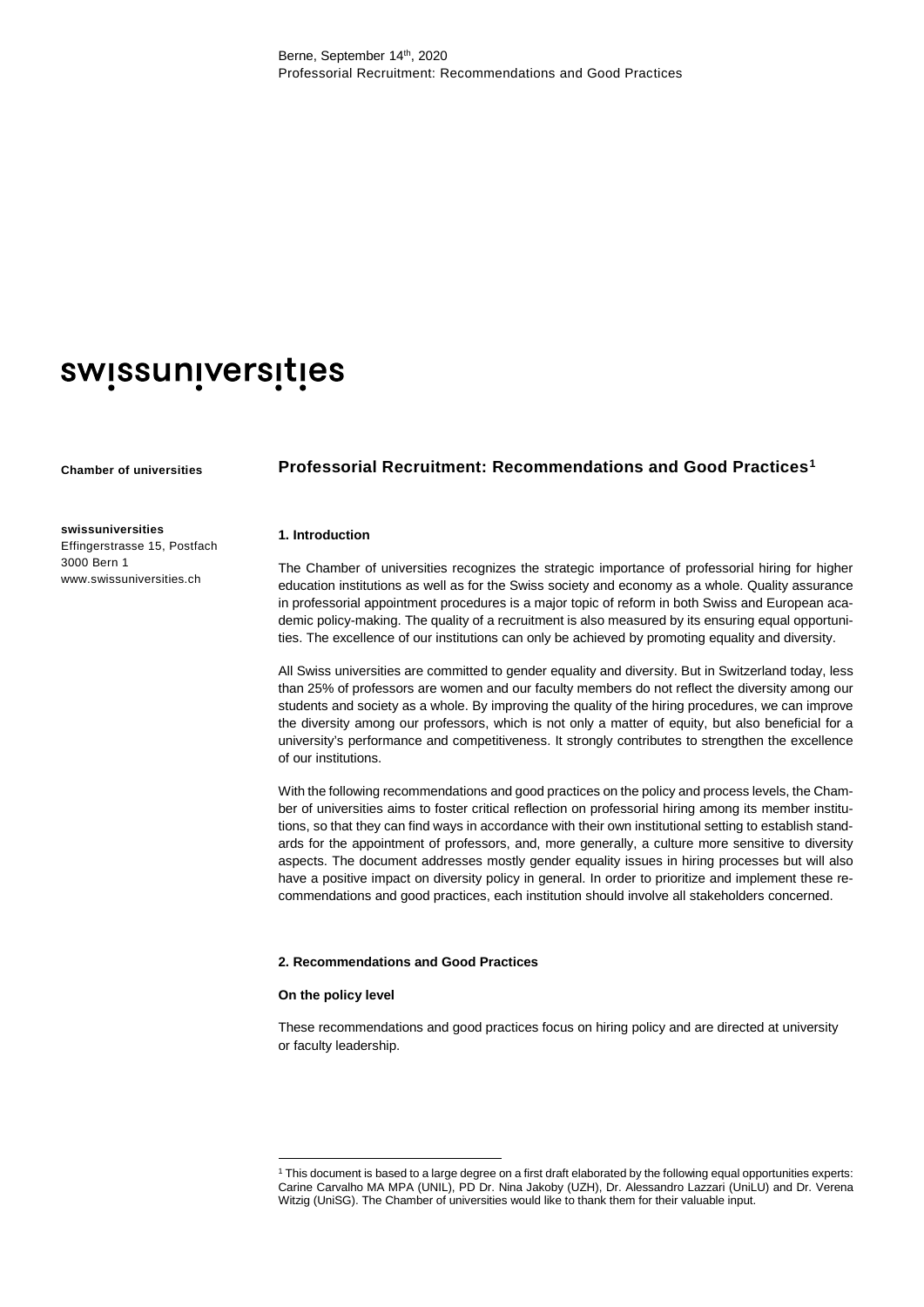### *Professionalization of recruitment processes*

- **Strategic development**: Gender equality and diversity are key considerations in the institution's strategic development concerning policy on professorial hiring. A strong commitment of the university leaders is essential.
- **Institutional regulations or recommendations**: Institutions should adopt university-wide regulations and/or recommendations for professorial hiring.
- **Recruitment support:** Institutions should take appropriate measures in order to provide guidance regarding professorial hiring. Where appropriate and possible, a responsible service or person within central university leadership or within the faculties could, for instance, discuss the respective procedures with all deans of faculties or heads of departments on a regular basis.
- **Data collection**: Institutions should collect at least gender-disaggregated key indicators on all aspects of professorial hirings and review these data at least annually at the highest level of leadership within the institution. Possible indicators include: recruitment type (open and closed recruitment procedures - e.g. direct appointments), composition of search committees, headhunting activities, applications, short lists, rankings, hires, promotions, etc.
- **Quality management**: Gender aspects of recruitment should be included in quality assessments; gender equality and diversity experts should be actively involved in accreditation processes.
- **Direct appointments:** Institutions should have clear and transparent guidelines on how direct appointments are conducted.
- **Training**: Institutions should ensure that appropriate training is provided to all persons involved in the recruitment process, including training on implicit bias.

### *Definition of target ratios*

- **Performance targets**: Central university leaderships and faculties should define target ratios regarding hiring female professors. They should periodically review these targets and target ratios.
- **Definition of targets**: Flexible target ratios take account of the fact that women and men are not equally represented in academia, especially in senior positions like professorships. In cases where this may be unrealistic in the short-to-medium term, the *cascade model* enables institutions to define context-specific baselines until the target ratio can be reached. Within the cascade model, the actual ratio of women at a career stage is regarded as the minimum ratio for the next career stage.
- **Structural (planning) phase:** Structural planning should take gender equality objectives in consideration. The university leadership should not approve structural planning that fails to address this issue.

### *Research Assessment*

• **Research metrics**: The San Francisco Declaration on Research Assessment, DORA[2,](#page-1-0) should serve as a guide for rethinking research assessment. Universities should not use journal-based metrics, such as Journal Impact Factors, as a surrogate measure for the quality of individual research articles. Universities should highlight their commitment to the DORA principles, promote and implement them.<sup>[3](#page-1-1)</sup>

 $\overline{a}$ 

## swissuniversities

<sup>&</sup>lt;sup>2</sup> <https://sfdora.org/> (11.09.2020).

<span id="page-1-1"></span><span id="page-1-0"></span><sup>&</sup>lt;sup>3</sup> DORA is also included in the National Open-Access-Strategy for Switzerland passed by swissuniversities in 2018, see: [https://www.swissuniversities.ch/fileadmin/swissuniversities/Dokumente/Hochschulpolitik/Open\\_Ac](https://www.swissuniversities.ch/fileadmin/swissuniversities/Dokumente/Hochschulpolitik/Open_Access/Plan_d_action-d.pdf)[cess/Plan\\_d\\_action-d.pdf](https://www.swissuniversities.ch/fileadmin/swissuniversities/Dokumente/Hochschulpolitik/Open_Access/Plan_d_action-d.pdf) (11.09.2020).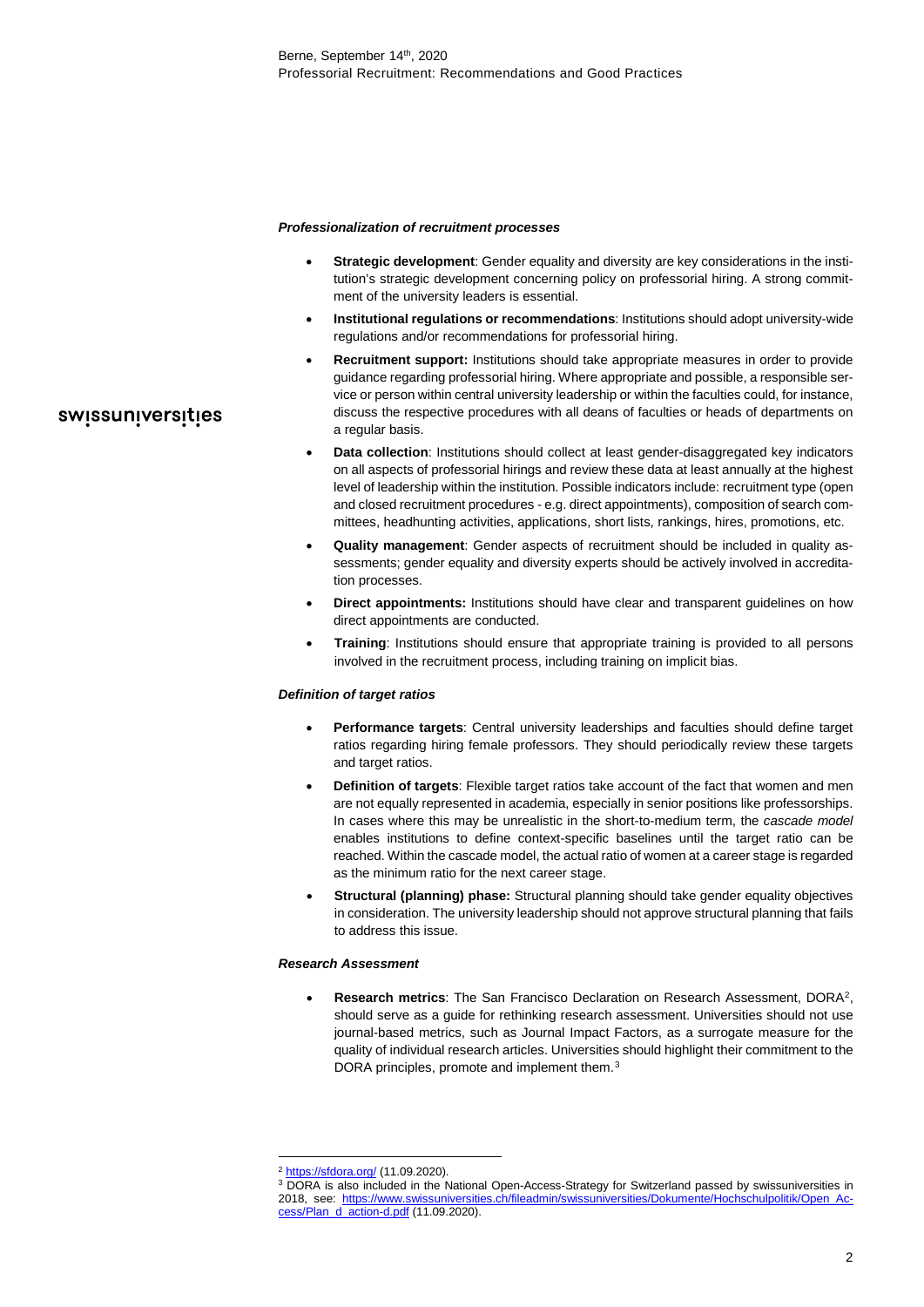### **On the process level**

Clearly defined und rigorously implemented hiring procedures are key to promote gender equality and diversity. The following recommendations and good practices, which focus on hiring practices, are directed at search committees.

### *Initial phase: search committee, job description and announcement*

- **Committee members**: Institutions should ensure that the composition of search committees is appropriate in terms of diversity and that members of the committees explicitly represent equal opportunities. It seems advisable to systematically include one or several experts on equal opportunities for every single recruitment procedure, be it, for instance, the vice-rector in charge, a person from the equal opportunities Service or an equal opportunities delegation, who support and accompany the search committees. Their presence has also further positive side effects such as detecting possible inequalities and gender biases, and raising awareness of equal opportunities and excellency.
- **Headhunting**: Institutions should implement a strategy for the proactive search for female candidates. Search committees should proactively identify promising female academics and invite them to apply.
- **Job profile**: The position should be defined as broadly as possible. Requirements should focus on essentials and avoid additional desirable criteria that might unduly limit the candidate pool. Various criteria should be assessed in addition to the quality of the research (e.g., teaching and supervision, interdisciplinarity, innovation, leadership).
- **Position rank**: Open rank calls and assistant professorships with tenure track may increase the likelihood that women will apply and accept an offer that involves national or international mobility.
- **Assessment criteria:** The criteria applicants will be assessed against should be clearly defined and their relative weight established before evaluation begins. They should be formalized in an assessment matrix shared with the whole committee. Criteria excluding certain candidates from the outset, for example candidates with atypical backgrounds, should be avoided. That certain criteria, such as mobility or age, tend to disadvantage female candidates in particular should also be taken into consideration.
- **Language:** Job advertisements and all other documents about the professorship should be phrased in inclusive and gender neutral language.
- **Process monitoring**: If the target for applications by women candidates is not met, the person in charge within the university leadership should be informed, so that it can be discussed whether and in which way the hiring process shall be pursued.

### *Meetings, examination of applicants and pre-selection*

- **Committee chair**: The chair of the search committee has the responsibility to inform committee members about the equal opportunities policy in place, and to intervene in cases of biased decision making. The chair can be supported by an equality officer, an HR specialist, or a regular committee member with special training in recruitment and diversity.
- **Structuring of evaluation:** A separate discussion of female and male applicants might be considered, starting with women's applications. Enough time should be allowed to do the evaluation. A shortlist of the best candidates of each group should then be established. However, there might be other useful ways to structure the evaluation process.
- **Academic age**: Only academic age (years spent in academia or relevant scientific role since PhD, converted into full-time years in case of part-time academically relevant work) should be considered when assessing and comparing academic achievements. Examples of time that is not part of academic age include: time spent doing any unrelated work, care work, travelling, military service, critical illness.

# swissuniversities